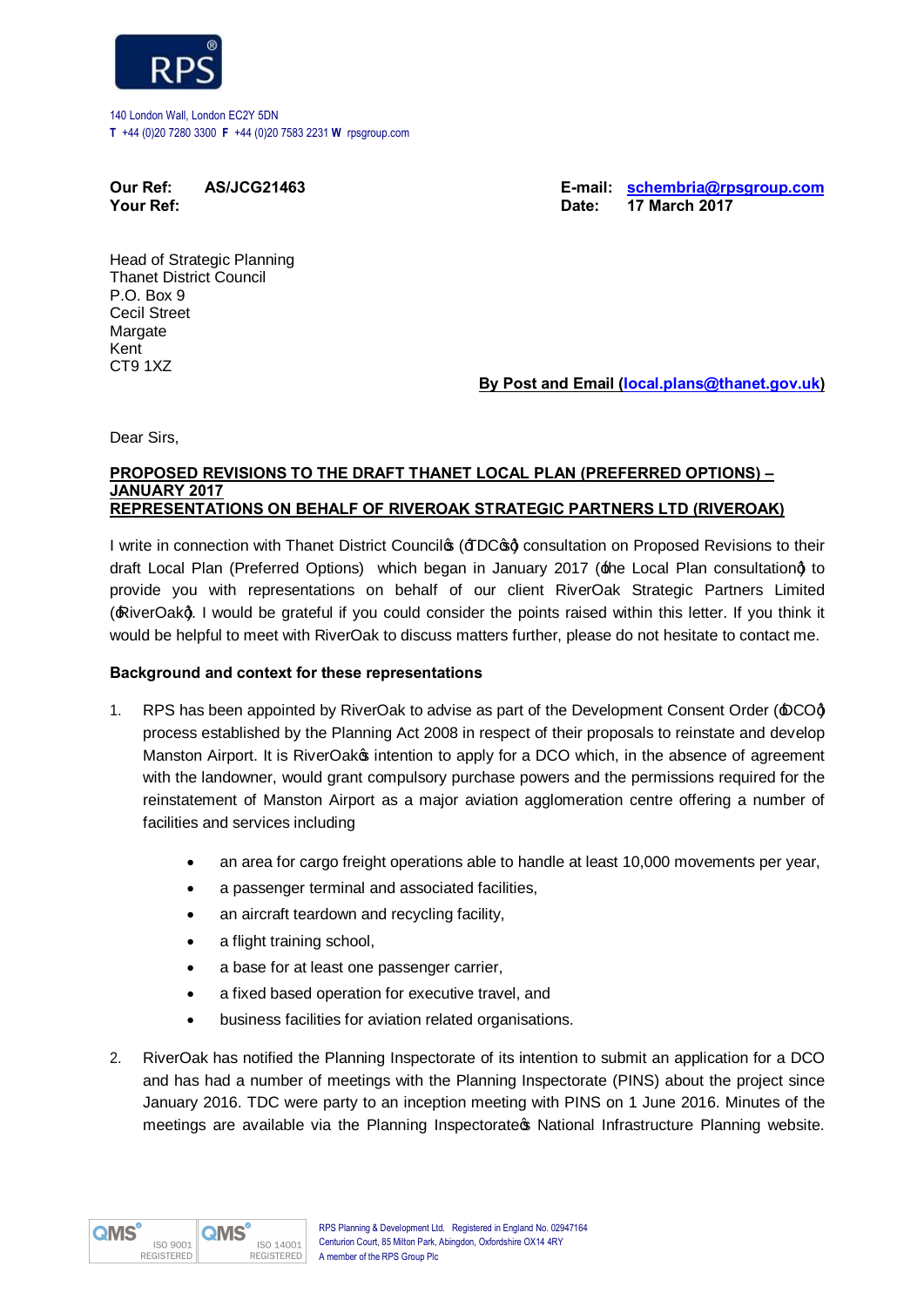

Since January 2016, there has been significant progress associated with the preparation of RiverOak $\infty$  DCO application as follows:

- · 30 June 2016 RiverOak submit their Environmental Scoping Report to PINS;
- · July to September 2016 RiverOak holds a non-statutory public consultation to provide information on its proposed masterplan for Manston Airport;
- · 10 August 2016 The Secretary of State adopts its Environmental Scoping Opinion on Manston Airport;
- · 16 December 2016 A section 53 Authorisation Notice under the Planning Act 2008 (permission to access the Manston Airport site to carry out environmental surveys) issued by PINS;
- 7. 17 February 2017. RiverOakos environmental team conduct site visits to undertake environmental surveys; and
- · 10 February 10 March 2017 RiverOak consults on a draft Statement of Community Consultation (SOCC) with TDC, Kent County Council (KCC), Dover District Council (DDC), Canterbury City Council (CCC) and 11 nearby Parish and Town Councils. This document sets out how RiverOak proposes to carry out statutory consultation on its proposals, under section 47 of the Planning Act 2008.
- 3. RiverOak intends to submit its DCO application to PINS later in 2017. It is in this context that the following representations have been submitted.

## **The nature of RiverOak's representations**

- 4. This letter sets out RiverOak response to TDC tocal Plan consultation. To clarify, RiverOak did not submit representations to TDC $\phi$  consultation on its Preferred Options Draft Local Plan Document, published in January 2015 and no comments are made in relation to that document in this letter.
- 5. RiverOak& comments can be summarised as follows:
	- · **General**  The proposed revisions to the Local Plan have not been prepared in accordance with the Duty to Cooperate and legal and procedural requirements as set out in paragraph 182 of the National Planning Policy Framework (NPPF). The fundamental test set out in the NPPF which requires policies in Local Plans to be 'sound' – that is, being positively prepared; justified; effective and consistent with national policy – has not been met. Consequently, and with particular reference to Revised Policy SP05 (Former Airport Site) and Revised Policy SP11 (Housing Provision) for the reasons set out in this letter, these policies cannot be accepted;
	- · **Revised Policy SP05 (Former Airport Site)** RiverOak strongly objects to TDC's proposal to allocate land at the Manston Airport site for a mixed-use settlement comprising at least 2,500 new dwellings and up to 85,000m² of employment and leisure floorspace (or any other non-aviation use). Land at Manston Airport should be retained and protected for aviation uses only and Policy SP05 should be revised to reflect this;
	- · **Revised Policy SP11 (Housing Provision) and Revised Location of Housing (Section 4)** - The Councilos strategy for housing provision which includes a proposal to allocate land at Manston Airport for significant new housing development as part of a new mixed-use settlement is wholly misconceived. Land at Manston Airport should not be made available for any non-aviation uses and especially not for housing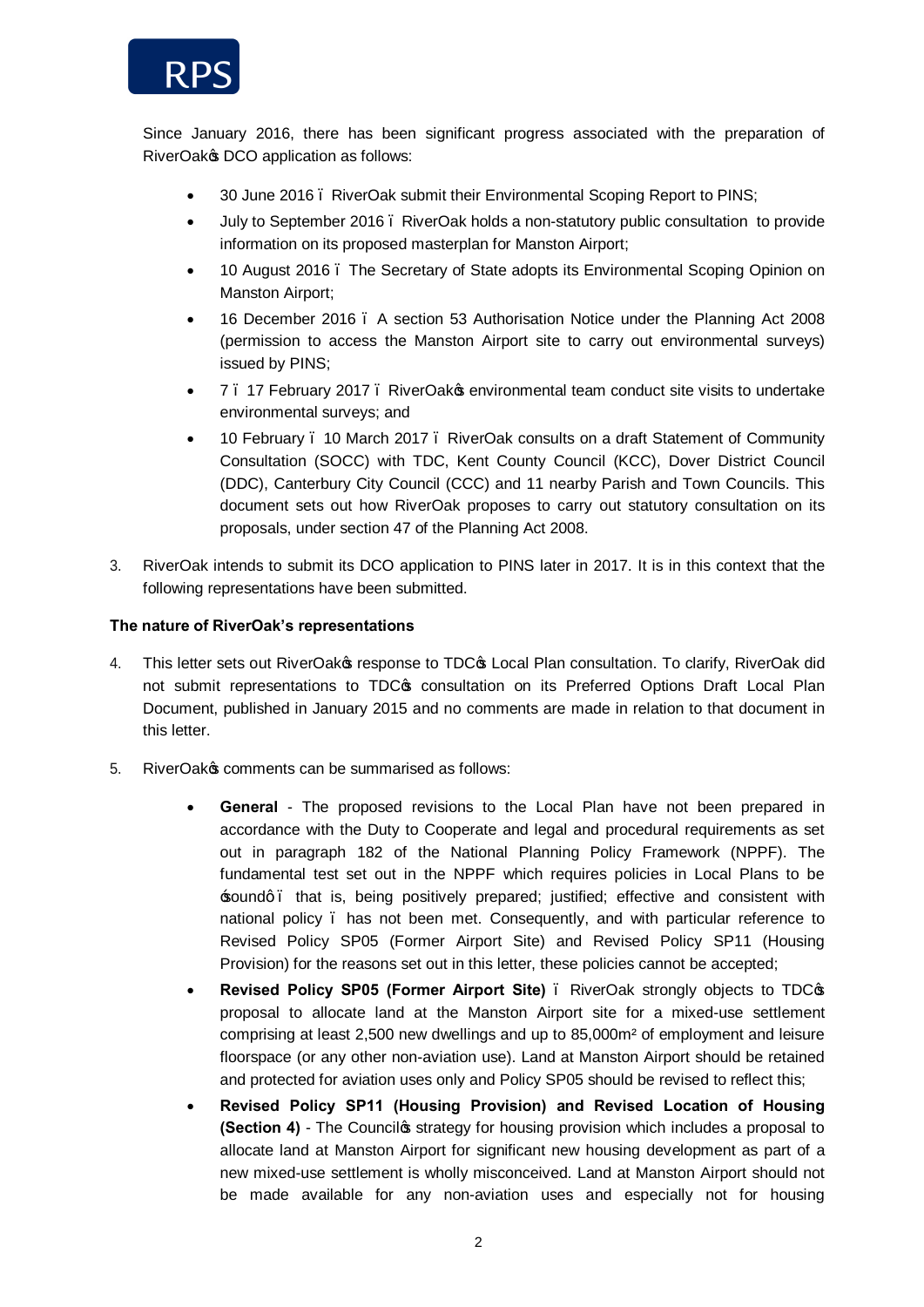

development. In any event, there is insufficient justification to demonstrate that a new settlement is the most appropriate strategy to deliver TDC<sub>\$</sub> housing needs especially as all other reasonable alternatives have not been properly considered;

- · **Revised Policy SP39 and Map 15 (Thanet Parkway Station) –** RiverOak is supportive of the proposals for a new Thanet Parkway Station including in its revised location at Cliffsend;
- · **Section 8 – New Strategic Routes Policy** RiverOak is supportive of the proposals to widen the B2050 Manston Road and the B2190 Spitfire Way; the junction improvements that are proposed at Manston Road/Spitfire Way and at Manston Road/Manston Court Road and the new road that is proposed from Columbus Way (Manston Business Park) to Manston Road, Birchington;
- · **Section 9 – New Implementation Policy (Council's draft Infrastructure Delivery Plan)** – RiverOak objects to any proposal for there to be reduced or no Community Infrastructure Levy (CIL) on larger sites especially if TDC chose to provide a significant proportion of its housing need via a new settlement (which RiverOak strongly objects to and especially on the Manston Airport site); and
- **Other** . RiverOak wish to voice concerns about the process that has taken place to agree the proposed revisions for public consultation especially in light of the significant local objection that was received to the January 2015 consultation in respect of the proposal not to safeguard land at Manston Airport for aviation uses.
- 6. The remainder of this letter (and the appended documents) set out RiverOak  $\phi$  detailed comments and evidence to justify their position.

## **General**

- 7. Paragraph 182 of the NPPF requires that Local Plans be prepared in accordance with the  $\pm$ uty to cooperategand legal and procedural requirements (as set out in paragraphs 150 to 181 of the NPPF). It also sets out what constitutes a soundgplan. For a Local Plan to be sound, othe NPPF states that it needs to be:
	- **Positively prepared** . the plan should be prepared based on a strategy which seeks to meet objectively assessed development and infrastructure requirements, including unmet requirements from neighbouring authorities where it is reasonable to do so and consistent with achieving sustainable development;
	- · **Justified**  the plan should be the most appropriate strategy, when considered against the reasonable alternatives, based on proportionate evidence;
	- **Effective** . the plan should be deliverable over its period and based on effective joint working on cross-boundary strategic priorities; and
	- · **Consistent with national policy** the plan should enable the delivery of sustainable development in accordance with the policies in the Framework.
- 8. For the following reasons, which are expanded on throughout this letter with reference to the NPPF, RiverOak considers that any acceptance of the proposed revisions to the draft Local Plan as they currently stand will make the draft Local Plan unsound:
	- The evidence base that has been used to formulate Revised Policy SP05, solely consisting of the AviaSolutions Report (September 2016) is not adequate, up-to-date or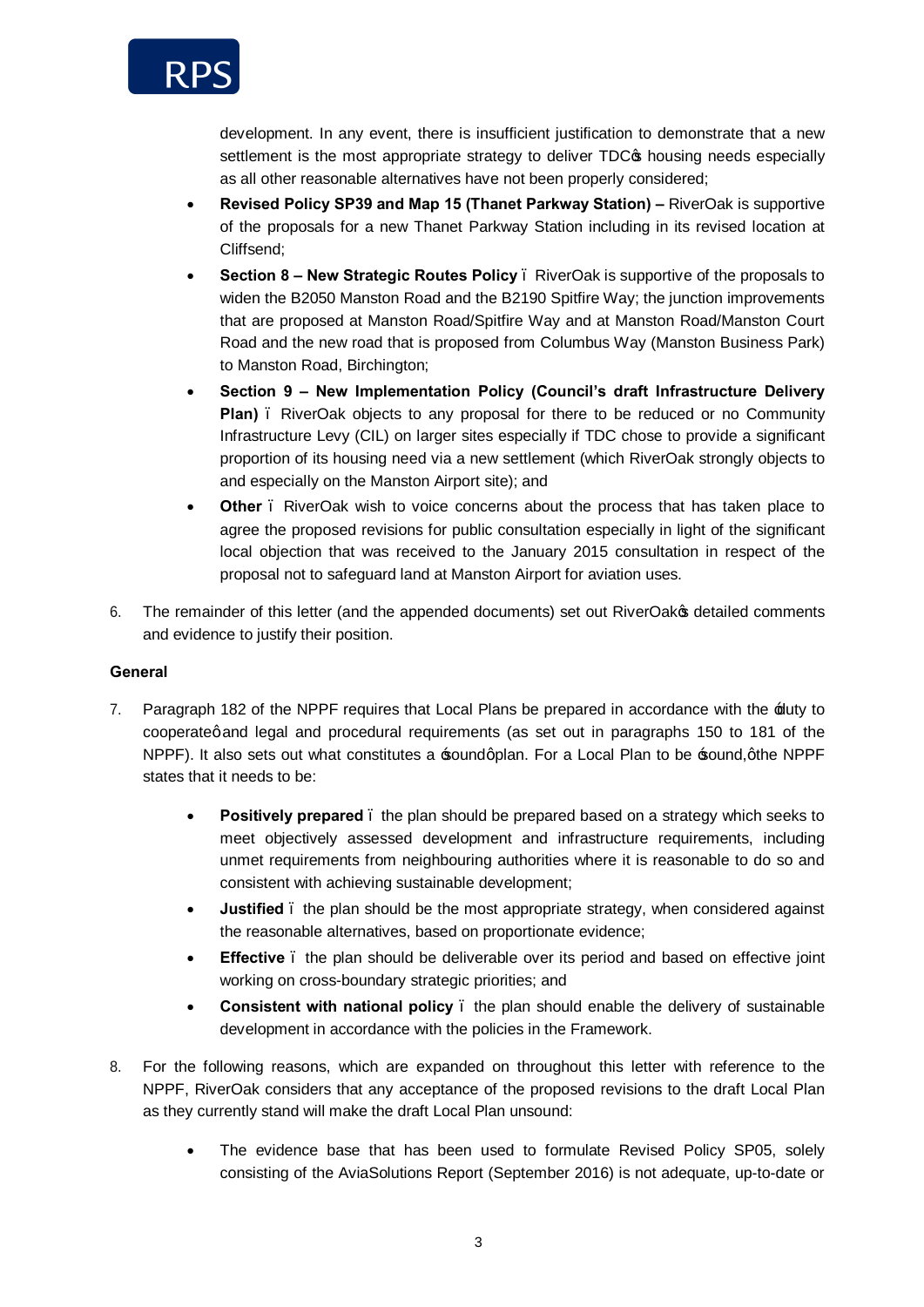

relevant (paragraph 158 of the NPPF). Consequently it should not be relied upon in the preparation of the new Local Plan;

- TDC $$$  assessment of and strategies for housing and employment are not integrated and they do not take full account of the relevant market and economic signals (paragraph 158 of the NPPF);
- · TDC has failed to work with DDC as a neighbouring authority to fully assess their housing needs. The Strategic Housing Market Assessment (SHMA) for Thanet assumes housing market areas across boundaries with Dover. RiverOak understands that TDCq approach is contested by DDC (paragraph 159 of the NPPF);
- · TDC, in failing to safeguard Manston Airport for aviation uses, has demonstrated a clear lack of understanding of the business needs within the aviation sector and the benefits that Manston Airport could bring to that sector. There is also no evidence to demonstrate that TDC has worked with county, neighbouring authorities and Local Enterprise Partnerships to prepare and maintain a robust evidence base to understand both existing business needs and likely changes in the marker, as advised in paragraph 160 of the NPPF;
- · RiverOak has reservations about the quality and capacity of infrastructure for transport and utilities in Thanet, and about TDC $\phi$  ability to meet forecast demands based on the Local Plan growth requirements especially if a new settlement is being proposed to meet housing needs (paragraph 162 of the NPPF);
- · TDC have failed to take account of the need to retain Manston Airport in aviation use to address a strategic and national infrastructure need in their area for additional air freight capacity (paragraph 162 of the NPPF);
- · Concerns are also raised about whether the proposed new settlement at Manston Airport, as proposed in Revised Policy SP05, is actually deliverable. Creating a new settlement at Manston Airport would require such a scale of obligations and policy burdens that its ability to be developed viably is threatened. The associated costs of the requirements likely to be applied to development, including affordable housing, standards, infrastructure contributions or other requirements, together with normal developer costs and mitigation costs, is unlikely to provide competitive returns to the landowner in order for the development to be deliverable – certainly not within the Local Plan period.
- 9. This is demonstrated in part by what is already known about the mixed-use development that is the subject of the live planning application (TDC reference OL/TH/16/0550) by Stone Hill Park Ltd (the freehold owners of Manston Airport) where reduced amounts of affordable housing are sought on viability grounds (paragraph 7.119 of the Planning Statement accompanying the application) as part of their mixed-use redevelopment proposal for the airport (paragraph 173 of the NPPF); and
	- · TDC has failed in its duty to cooperate with DDC as a neighbouring authority on the future of Manston Airport which is a strategic, cross-boundary issue (paragraph 178 of the NPPF). There is a need for a joint planning policy approach on this strategic matter given the airport close proximity to the boundary with DDC (paragraph 179 of the NPPF). There is no evidence to demonstrate that TDC has effectively cooperated with DDC (or other local authorities and statutory consultees) on the future of Manston Airport, and indeed DDC have published a Cabinet paper for consideration on 20 March 2017 that is critical of TDC $$$  approach to the duty to co-operate. The future of Manston Airport is very clearly a cross-boundary issue (paragraph 181 of the NPPF).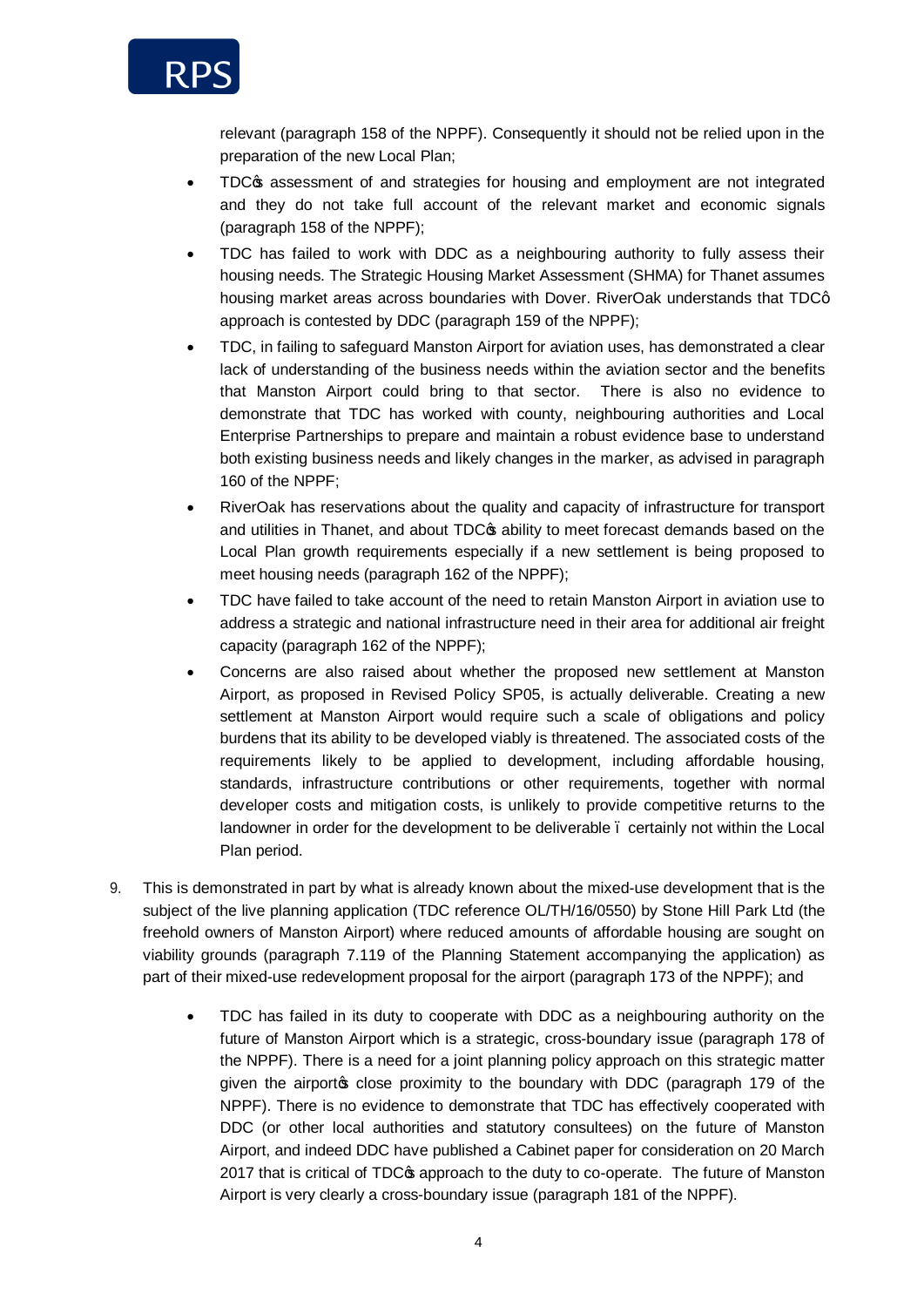

10. Recommendations are made throughout this letter as to how the draft Local Plan could be made sound.

## **Revised Policy SP05 (Former Airport Site)**

- 11. Given its strongly committed aspirations for reopening Manston Airport as set out at the beginning of this letter, RiverOak objects in the strongest sense to Revised Policy SP05 and TDC $\sigma$  proposal to allocate land at the Manston Airport site for a mixed-use settlement.
- 12. It can be seen from the evidence w provided with this letter (and as was evidenced during the Public Inquiry into the Lothian Shelf (718) Limited change of use planning appeals between 14 and 17 March 2017) that land at Manston Airport must be retained as an airport and safeguarded and protected for aviation uses only. Revised Policy SP05 should be rewritten to capture this strategic priority for Thanet which needs to be reflected throughout the new Thanet Local Plan alongside integration with the Council to housing and employment strategies. The justification for RiverOak<sup>®</sup> position is evidenced as follows:

#### *An airport at Manston is viable*

- 13. The evidence submitted with this representation demonstrates that Manston Airport is required as a hub for air freight aviation, that it is viable and deliverable, and that its use as such is in the national, regional and local interest. This is contrary to the conclusions of the AviaSolutions Report (September 2016) that has been prepared by TDC as evidence upon which to prepare their new Local Plan. The evidence submitted with these representations demonstrates that no reliance can be placed upon the AviaSolutions Report. .
- 14. RiverOak has been strongly pursuing their interest in the reinstatement of Manston Airport as a specialised aviation agglomeration centre. RiverOak and its investors have spent three years and more than £3,000,000 to date in pursuing their proposals to reopen Manston Airport. RiverOak and its investors are experienced investors, and the monies spent to date are evidence of their confidence in its scheme and their determination to pursue it. As investors, they would not pursue the scheme if they were not completely convinced of the merits and the business case for it. In particular, RiverOak is completely confident that there is a need for the scheme, and that RiverOak will be able to deliver the reopening of Manston Airport as a cargo based airport with supplementary passenger use and other related aviation uses and ensure a financial return in the process.
- 15. RiverOak is fully committed, prepared and financed to pursue a DCO and deliver the proposed development project. Although progress has been slowed by unsuccessful compulsory purchase order (CPO) negotiations with TDC throughout 2015 and 2016, and with the more recent delay in obtaining site access from the current owners in order to undertake necessary environmental surveys, RiverOak has undertaken substantial works in preparation of its application.
- 16. RiverOak expects to submit its application for a DCO later in 2017 and anticipates that the DCO will be granted by the end of 2018 which will be during the lifetime of the new Local Plan.
- 17. A report that has been prepared for RiverOak by Dr Sally Dixon, Business and Aviation Consult at Azimuth Associates, entitled 'Manston Airport : *A National and Regional Aviation Asset'* (March 2017) is provided with this letter. The report is presented in three Volumes as follows and demonstrates clearly why Manston Airport is a viable prospect:
	- · Volume 1Demand in the south east of the UK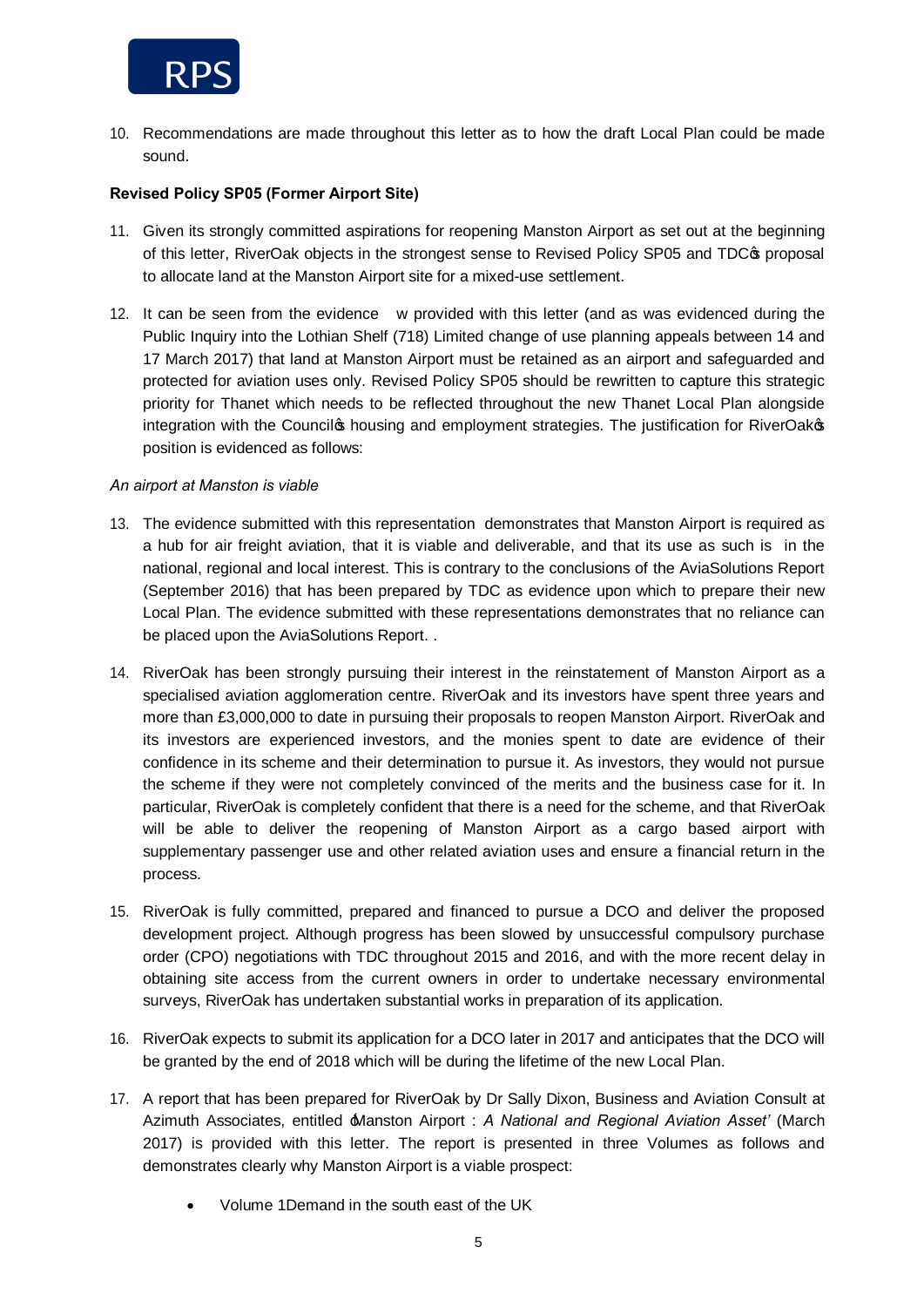

- Volume 2 A qualitative study of potential demand
- Volume 3 The forecast
- 18. Volume 1 of Dr Dixonos report concludes that there is demand in the South East of England for this type of proposed development and shows that Manston Airport, with the high level of investment proposed by RiverOak, its geographic location and airspace position, is capable of handling air freight at least to the volumes required to class the project a  $\pm$  attionally significant infrastructure projectg and therefore to require authorisation under the Planning Act 2008 by means of a Development Consent Order (DCO) (a capacity of a minimum of 10,000 Air Traffic Movements (ATMs) per annum; that number of ATMs being exceeded by Year 6 of being in operation (by 2026)). Dr Dixon concludes that Manston Airport is a valuable regional and national asset, capable of providing infrastructure badly needed by the UK in the short, medium and long-term, playing a role in helping Britain to connectedness and trade with the rest of the world, and of making a substantial contribution to the future economic and social wellbeing of the nation.
- 19. Volumes 2 and 3 of Dr Dixon's report set out the demand for Manston Airport as an operational airport. This includes freight and passenger demand as well as other revenue generating activities the airport can support. Dr Dixon concludes that Manston Airport can attract a volume of passenger traffic, providing a valuable service to the region and that it is also capable of attracting other revenue and job creating activities such as aircraft recycling, an on-site MRO (maintenance, repair and overhaul facility), a FBO (fixed base operator), and a flying school.

*No reliance can be placed on the AviaSolutions Report (September 2016)* 

- 20. TDC $\sigma$  new draft Local Plan proposes to reallocate land at Manston Airport for non-aviation uses entirely based upon the conclusions of an airport viability study by AviaSolutions ( $\angle$ Avia $\Diamond$ ) that TDC commissioned. This study, which concludes that airport operations at Manston are very unlikely to be financially viable in the longer term and almost certainly not possible in the new Local Plan period to 2031, is fundamentally flawed and cannot be relied upon as a sound evidence base upon which to prepare the new Thanet Local Plan and especially to reallocate land at Manston Airport for a mixed-use settlement.
- 21. On 10 August 2016, RiverOak and its representatives met with Dr Chris Smith and Mr Paul Morris who are the principle authors of the Avia Report. Following that meeting, Dr Dixon had concerns that Avia had not undertaken very much research and she was surprised by the poor level of information in the final report. For example, Aviac analysis of annual average growth for the aviation sector runs only until 2012 (page 31 of the Avia final report) but economic recovery in the sector began towards the end of 2013. 2016 figures from the International Air Transport Association (IATA) show growth at 3.8% for the year, which contrasts sharply with the figures used by AviaSolutions of less than 2%.
- 22. It is also apparent that in writing their report Dr Smith and Mr Morris had not taken into consideration the information that RiverOak, the other consultants present, and Dr Dixon had provided at the meeting on the 10 August 2016. In particular, the report focuses on the passenger market (which is not RiverOak<sub>®</sub> intended business model for the airport) and fails to provide anything other than a forecast of 30,000 tonnes of air freight each year until 2040 (then 80,000 tonnes in 2045 and 140,000 tonnes in 2050). This figure merely replicates the tonnage handled by Manston Airport during its last years of operation, when it was suffering from a severe lack of investment. Avia have made it clear that their forecast is based on the assumption that very little investment is made in Manston Airport except to return it to its previous state before closure (see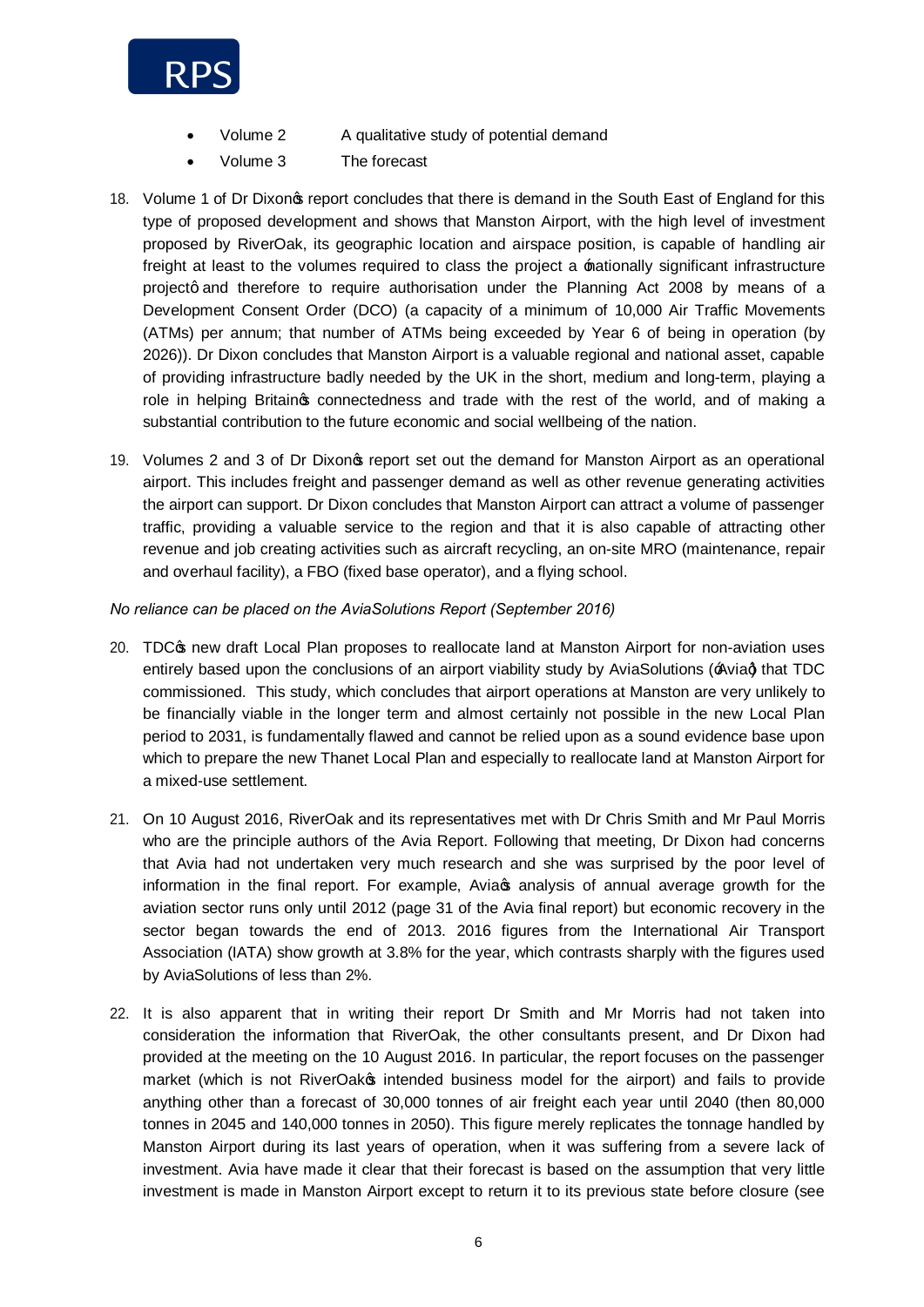

page 84 of their report) which shows, for example, a total cost output of £12 million in 2020. This is contrary to RiverOak $\infty$  very clear proposal for the airport, including the level of investment outlined by RiverOak, as expressed to Avia at that meeting which was £300m for the total eventual costs to create infrastructure for 10,000 cargo movements.

- 23. A report is provided with this letter. This report has been prepared by on behalf of RiverOak by Mr Chris Cain of Northpoint Aviation Solutions ( $\triangle$ orthpoint $\diamond$ ) and is entitled *'The Shortcomings of the Avia Solutions Report and a Review of RiverOak's Commercial Opportunities for an Airport Operation at Manston'* (March 2017).
- 24. The Northpoint report concludes that RiverOakos vision of Manston Airport as a multi-faceted airport combining freight, passenger and air servicing and recycling activities, amounts to a completely different business model for the use of the airport than that which is envisaged in the Avia Report which focuses on passenger-driven revenues for the airport wiability. Avia teport therefore demonstrates a fundamental misunderstanding of RiverOako intentions and a failure to understand how to strategically exploit Manstonos infrastructure assets within a congested system of airports in the South East.
- 25. The conclusion reached by Northpoint is that the Avia Report adopted an outlook, methodology and accompanying assumptions that were designed to generate a pre-determined answer, namely that Manston Airport was no longer viable as an airport.
- 26. For the following reasons, Northpoint remain convinced that given:
	- the right activity and therefore revenue mix that does not depend materially on passenger volumes as in the past;
	- significant investment in infrastructure on the ground and in particular all the new parking stands warehousing and hangarage required to support a major air freight hub operation at Manston;
	- an investor with the resources to take a long-term view of the airport as an investment and not expect an instant return;
	- the consolidation of key partnerships with key carriers and other important stakeholders (such as those RiverOak have been discussing their plans with); and
	- · the successful progress of a DCO and the associated CPO

*".....that Manston can be both viable, profitable and a major source of employment, whilst offering much needed cargo capacity to a London airports system which is at capacity and is likely to remain so for many years to come."*

- 27. Accordingly, Manston Airport can be successfully developed as a mixed-use airport, underpinned by a significant and much-needed cargo operation, to become an important and complementary infrastructure asset within the wider South East airportos system that will contribute to the local, regional and national economy.
- 28. TDC needs to recognise the significant opportunity presented by the airport and plan for it accordingly as part of its new Local Plan.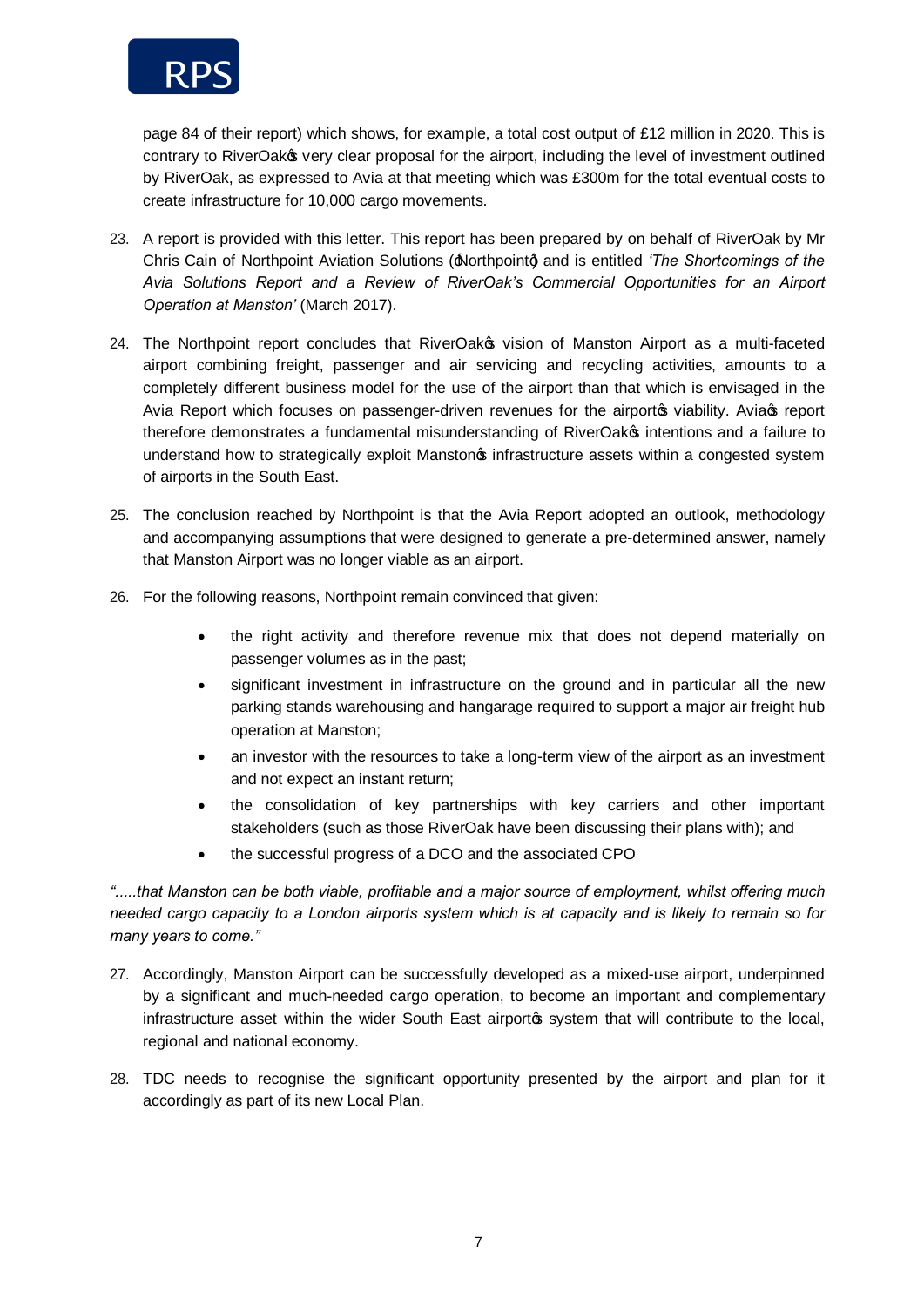

# *National policy support for aviation uses at Manston*

## The National Planning Policy Framework (NPPF) (March 2012)

- 29. The information submitted in this letter and its appendices demonstrates that reopening Manston Airport would deliver much needed infrastructure which in turn would deliver economic growth on a local, regional and national level in addition to widening growth opportunities.
- 30. In recognition of this and in accordance with the national planning policy objectives as set out in the NPPF, TDC has a role to play in positively preparing its new Local Plan so that sufficient land of the right type is available at Manston Airport now to support growth and innovation and to respond positively to wider opportunities for growth and to create jobs.
- 31. It also has a role to coordinate development requirements including the provision of infrastructure that the country needs.
- 32. As such, and consummate with the advice provided in the NPPF, TDC will be fulfilling its requirement to proactively drive and support sustainable economic development and growth by safeguarding land at Manston Airport for aviation uses (a need that RiverOak and its consultants have demonstrated exists), thereby contributing to building a strong, responsive and competitive economy not just at a local but regional and national level.

## Aviation Policy Framework (APF) (March 2013)

- 33. Paragraph 33 of the NPPF requires that when planning for airports and airfields that are not subject to a separate national policy statement ( $\triangle PSd$ ) (as is the case with Manston Airport), plans should take account of their growth and role in serving business, leisure, training and emergency service needs. Plans are required to take account of the NPPF as well as the principles set out in the relevant NPS, where one exists, as well as the Government Framework for UK Aviation which is set out in the Aviation Policy Framework (APF). The APF is the Governmentos high-level strategy which sets out its overall objectives for aviation and the policies that will be used to achieve those objectives.
- 34. The APF states that the Governmentos primary objective is to achieve long-term economic growth and that the aviation sector is a major contributor to the economy whose growth the Government supports. The key aviation objectives and policies contained within the APF which are of relevance are set out below:
	- In the short term (to around 2020) the Government to key priority is to make better use of existing runways at all UK airports;
	- · The Government recognises the importance of maintaining access to a national network of aerodromes including regional aerodromes in England which is says is vital to the continuing success of the aviation sector;
	- · Where a planning application is made that is likely to have an impact on an existing aerodrome to operations, the economic benefit of the aerodrome and its value to the overall aerodrome network as well the economic benefits of the development will be considered as part of the application process;
	- · In preparing their Local Plans, local planning authorities are required to have regard to policies and advice issued by the Secretary of State. This includes the APF, to the extent it is relevant to a particular local authority area, along with other relevant planning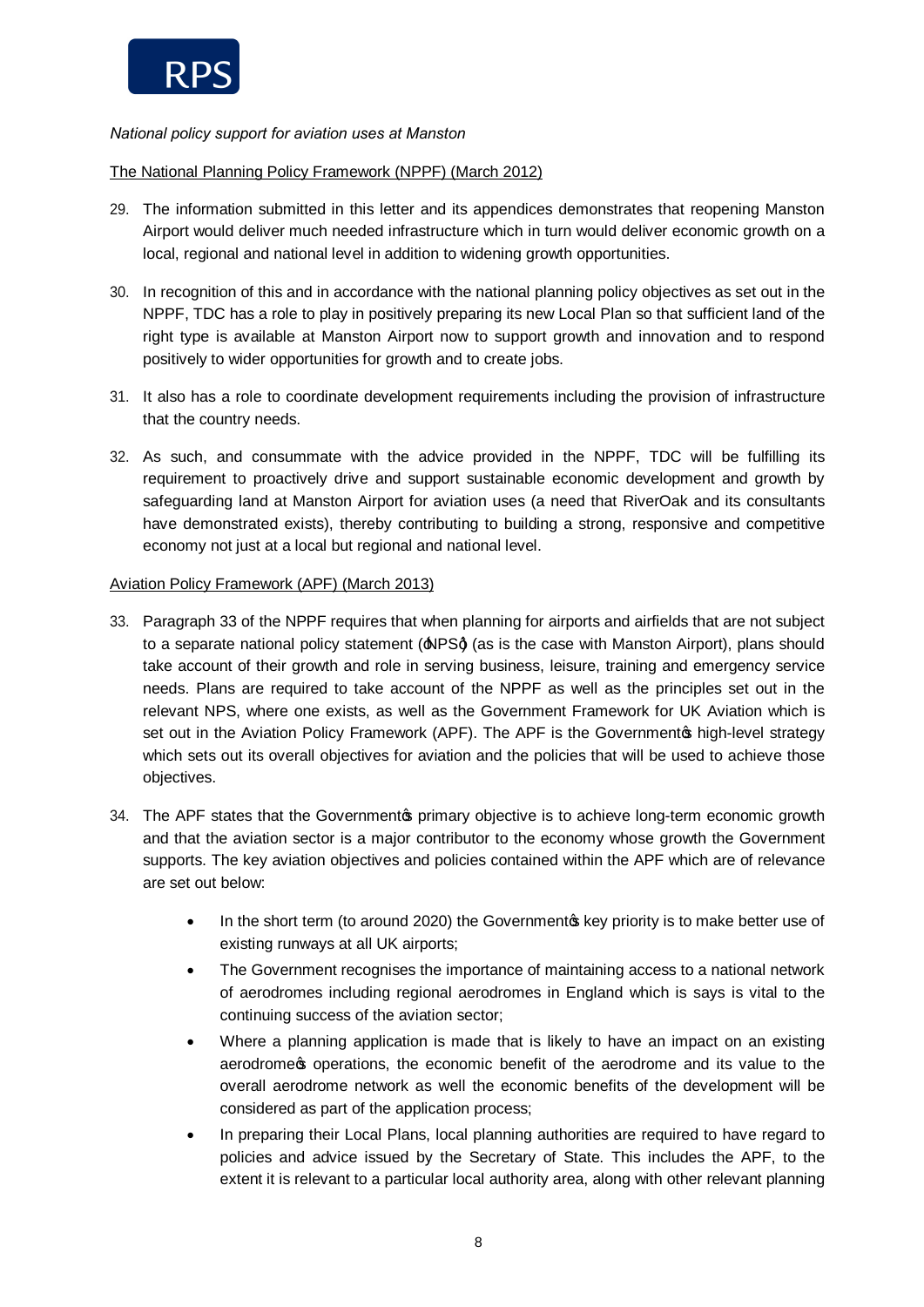

policy and guidance. The APF may also be a material consideration in planning decisions, depending on the circumstances of a particular application; and

- · Local planning authorities should identify and protect, where there is robust evidence, sites and routes which could be critical in developing infrastructure to widen choice. This could apply to airport infrastructure.
- 35. In preparing their new Local Plan, TDC is required to have full regard to the policies contained in the APF. In light of the robust evidence that is being provided by RiverOak, in its response to the Local Plan consultation, on the need and demand for an airport at Manston, and the advice contained within the APF, TDC should be protecting land at the airport for aviation uses thereby fully recognising the economic opportunities that are presented and the vital role that the airport could have to the continuing success of the aviation sector and its major contributor to the economy.

# Draft Airports NPS : New Runway Capacity and Infrastructure at Airports in the South East of England (February 2017)

- 36. The draft Airports NPS which was published in February 2017 follows: the outcome of the Airports Commission twork and its final report which was issued in July 2015, and the Government of announcement in October 2016 that a north-west Runway at Heathrow Airport was its preferred scheme to deliver additional airport capacity in the South East of England.
- 37. The draft Airports NPS sets out the Governmentos proposed planning policy in relation to applications for any airport nationally significant infrastructure project in the South East of England. The draft NPS reaffirms that international connectivity is important to the success of the UK economy and that the aviation sector benefits the UK economy through its direct contribution to GDP and employment, and by facilitating trade and investment, manufacturing supply chains, skills development, and tourism.
- 38. Great importance is attached in the draft NPS to the contribution that air freight makes to the UK economy. For example at paragraph 2.7 it states that it is particularly important for supporting export-led growth in sectors where goods are of high value or time critical. In the future, the draft NPS predicts that UK manufacturing competitiveness and a successful and diverse UK economy will drive the need for quicker air freight. It further states that the aviation sector can also boost the wider economy by providing more opportunities for trade through air freight. By providing more space for cargo, lowering costs, and by the greater frequency of services, the draft NPS predicts that this should in turn provide a boost to trade and GDP benefits.
- 39. It is evident that the draft NPS recognises that air freight benefits are a strategic consideration of national importance when considering the merits of airports schemes. The reinstatement of Manston Airport would provide significant opportunities for trade through air freight which would benefit the wider UK economy and for this reason alone, should be safeguarded for aviation use.
- 40. In this context, it is interesting to note that Arup in their Sustainability Appraisal (December 2016) in Appendix G1 (Justification of the Preferred Options) which provides the rationale behind the decision-making employed for selecting preferred options for the January 2015 consultation and the reasons why other options were rejected - justified their decision to continue safeguarding operation of the airport as it was assessed as:

*".....being likely to have benefits in terms of contributing towards job creation, economic growth, supporting the visitor economy and providing measures to avoid potentially significant adverse impacts*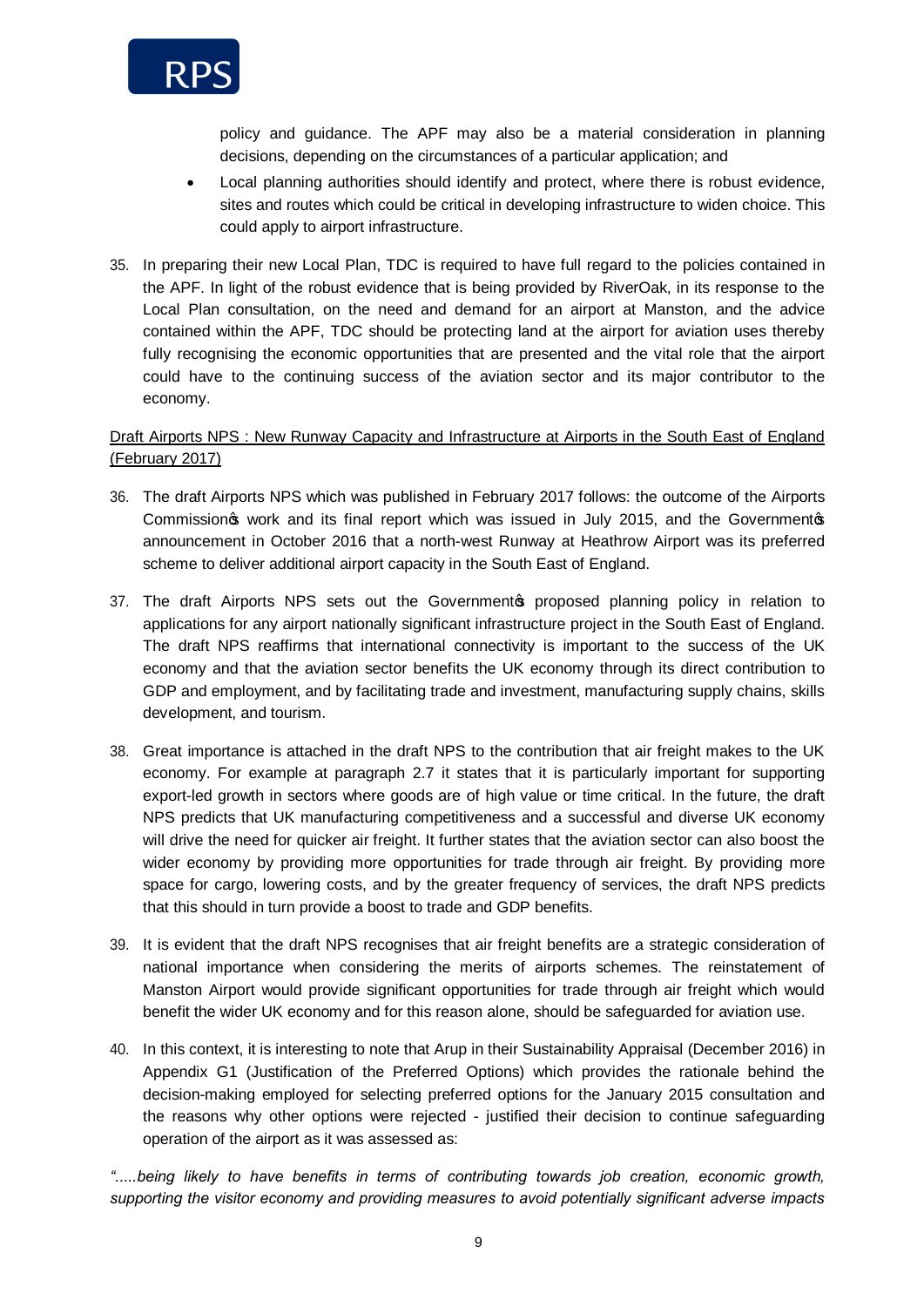

*on landscape, noise and air quality. Not safeguarding the airport would be harmful to the airport's potential future and contrary to the NPPF's instructions to support all sectors of the economy. To not plan for additional employment growth at the airport would be ignoring a potential major opportunity. It would be stifling an important growth sector of the economy and wider impact and therefore contrary to the NPPF."* 

41. Given that no reliance should be placed on the AviaSolutions Report, RiverOak argues that there has not been any change in circumstance or new evidence (other than their own which is submitted with this letter) which would suggest that the approach to planning for the future of Manston Airport should be anything other than safeguarding it for aviation use.

### *Manston Airport's important role in delivering the regional growth strategy*

- 42. Consistent with national policy, regional growth strategies recognise the importance of the aviation sector and in particular, the role that Manston Airport could play in achieving regional economic growth objectives. Reopening Manston Airport is important to realising Kent County Council's regional growth policies as set out in their Position Statement (March 2015) and the Local Transport Plan for Kent 2011-2016. This identifies Manston Airport as a major gateway for the movement of international freight and recognises its significant potential to develop into a regional airport and thereby becoming one of the largest single generators of economic activity in the County.
- 43. The airport site is in close proximity to Dover District and RiverOak consider that its future is a cross-boundary strategic priority. The NPPF places a duty to cooperate on planning issues that cross administrative boundaries and that this should be clearly reflected in individual Local Plans (paragraph 179). There is no obvious evidence to suggest that there has been any joint working with Dover District Council (DDC) on the future of Manston Airport which is a serious failing on the test of delivering a soundgLocal Plan (see earlier commentary).
- 44. It is very evident from DDC $\circ$  letter to TDC dated 6 July 2016 in which it objects to the Stone Hill Park Limited planning application for mixed-use redevelopment of Manston Airport that DDC very obviously recognises the opportunity presented through safeguarding Manston for aviation uses. In their letter, DDC state unreservedly that they *"support the campaign to retain Manston as an operational airport recognising the role and place that it can have in the UK aviation industry, making better use of regional capacity in accordance with the views of the South East Local Enterprise Partnership while making a significant contribution as one of the strategic priorities for regeneration in the East Kent area."* (motion passed by DDC at a meeting of Full Council in July 2014). RiverOak await the comments of DDC in relation to this consultation but fully expect that they will raise objections that TDC need to properly address prior to taking forward their new Local Plan further.
- 45. The employment land assessments prepared as evidence to the Local Plan recognise that delivering employment land in Thanet has been difficult in the past. An operational airport at Manston would serve as a major employer not only within Thanet but also within the wider East Kent region and would be a catalyst for bringing forward related airport employment (and associated benefits) in the region seconomic interest.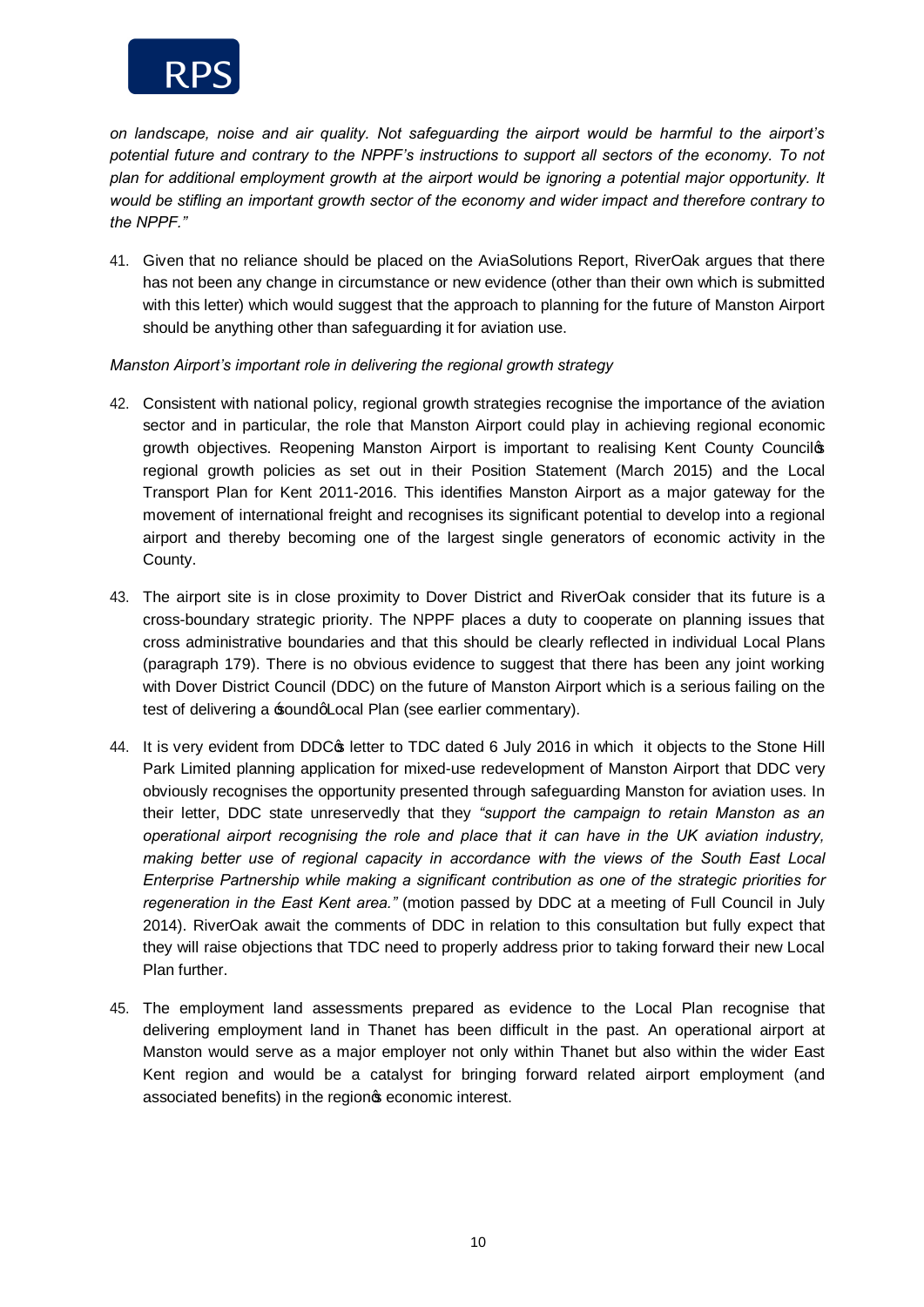

## *Changes needed to Revised Policy SP05*

46. In light of the above and the evidence submitted in and with this letter, Policy SP05 should be revised to reflect wording that safeguards land within the airport boundary for aviation uses only. It should be revised to state: thereby adopting the wording and objectives for policies governing Manston Airport as currently saved in the 2006 Thanet Local Plan (Policies EC2 and EC4) that is:

*"The area shown on the proposals map as Manston Airport should be retained and protected as an airport and for related aviation uses. Non-aviation uses will not be permitted within this area. Permission will be granted for the further development of the airport and for related aviation buildings and uses provided satisfactory safeguards are in place to mitigate the impact of the operation of the airport on the environment including noise, air quality, flooding, surface access, visual impact and climate change."*

# Revised Policy SP11 (Housing Provision) and Revised Location of Housing (Section 4)

- 47. The Councilos strategy for housing provision, which includes a proposal to allocate land at Manston Airport for significant new housing development as part of new mixed-use settlement, is wholly misconceived. Land at Manston Airport should not be made available for any non-aviation uses and especially not for housing development as it is needed as an airport. It should be removed from Table 2 (Total Housing Provision) as a Strategic Housing Site (sites of 500+ dwellings) consistent with the comments made in this letter. It should also be removed from the list in Section 4.1 as a Strategic Housing Site with a potential capacity of 2,500 dwellings.
- 48. In any event, and through their own admissions, TDC has confirmed that significant additional work is still required in relation to its housing evidence (see further details below) including an update to its Strategic Housing Land Availability Assessment (SHLAA) which RPS was informed is in the process of being prepared and which will be available at a later date (but after this consultation event). Consequently, the housing strategy and the resultant housing policies in the emerging Local Plan will need to be thoroughly reviewed in light of this new work and specifically in relation to the following additional points relating to the Council<sup>®</sup> latest approach to defining its housing strategy:

# *Housing Market Areas*

49. TDC and DDC are presenting different approaches to defining their Housing Market Areas (HMA) in their Strategic Housing Market Assessments (SHMA) – despite both local authorities publishing their SHMAs in the last three months. The following HMA discrepancies have been identified, with Dover appearing twice:

East Kent HMA (see Thanet SHMA, December 2016) *Thanet, Canterbury and Dover*

Dover and Shepway HMA (see Dover SHMA, February 2017) *Dover and Shepway*

- 50. The fact that the discrepancy exists would suggest, and despite the advice in paragraph 159 of the NPPF, that there has been a failure by the East Kent authorities to work together as neighbours given that there are clearly housing market areas that cross administrative boundaries. This matter needs to be addressed as a matter of urgency and questions the reliability of TDC $\phi$  housing evidence which has informed the proposed revisions to the Local Plan.
- 51. *TDC has not given appropriate consideration to alternatives to delivering its housing need requirements before* settling *on a new settlement option (with reference to The New Settlement Mitigation Strategy, November 2016)*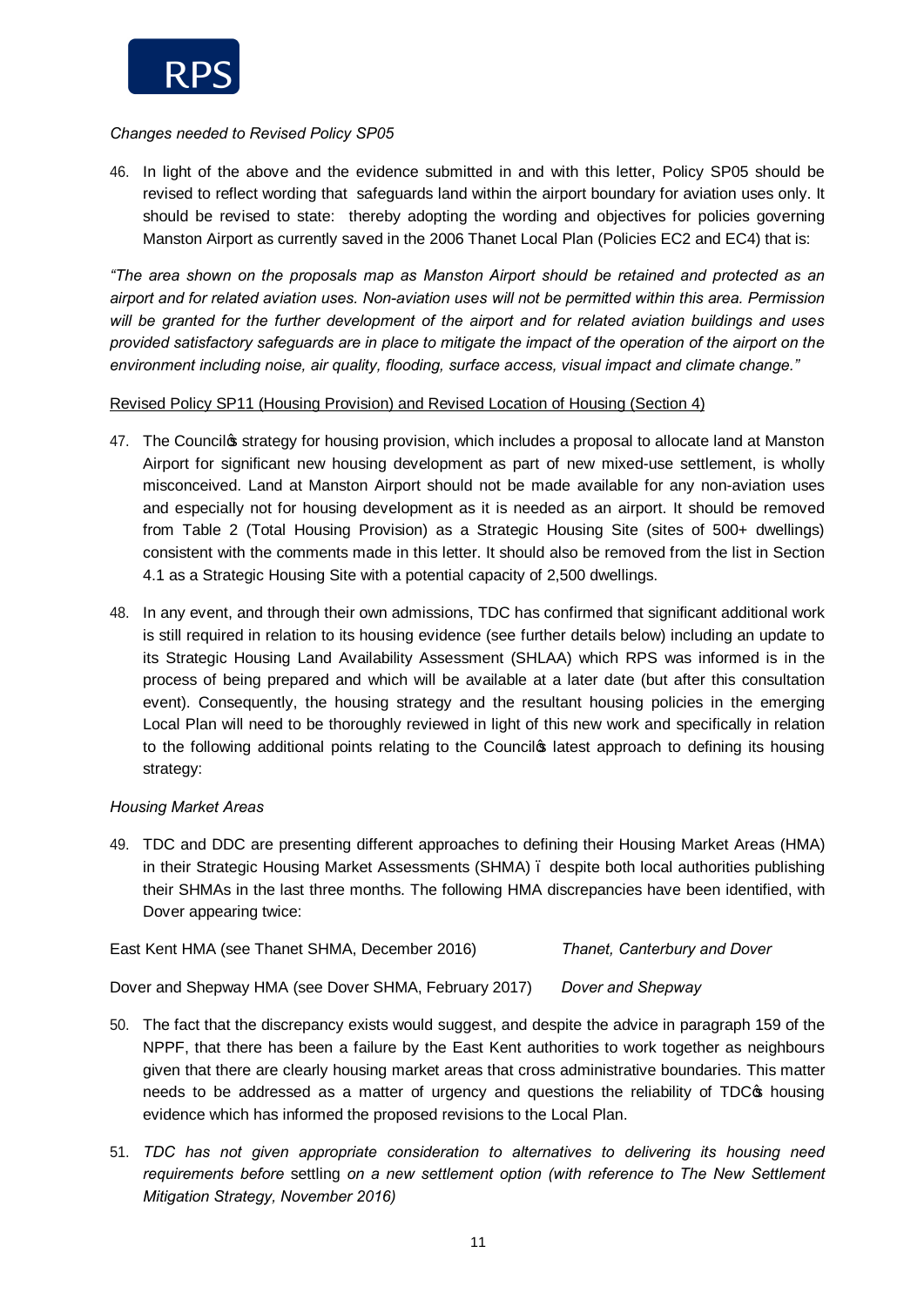

- 52. RiverOak objects to proposals for a new settlement at Manston as it would result in the irrevocable loss of Manston Airport.
- 53. It also represents a wholly unsustainable option that would require significant mitigation and infrastructure improvements to remedy the fact that it is located away from existing facilities and services. Concerns are also raised as to whether a new settlement on the site with the known and unknown mitigation would be a viable and therefore a realistic prospect.
- 54. In any event, there is insufficient justification to demonstrate that a new settlement is the most appropriate strategy to deliver TDC $\phi$  housing needs especially as all other reasonable alternatives have not been properly considered. RiverOakos reasons for this conclusion are expanded upon below:
- 55. The response to the January 2015 consultation on the new Local Plan demonstrated considerable public concern for a new housing strategy based on a new settlement. The preference was for development of existing urban areas with limited settlement expansion. The 2013 Interim Sustainability Appraisal Report recorded that the new settlement option scored poorly based on an assessment against the performance criteria. The key negative effects were associated with the settlement being located away from existing facilities and services and that this could result in the greater reliance on private car use to access services.
- 56. There are many queries that need to be raised in connection with the process that has been undertaken to conclude that a new settlement at Manston Airport should be promoted. The process is by no means sufficiently transparent and there is vital information that has not been presented by TDC as part of the consultation including the following:
- 57. The New Settlement Mitigation Strategy (November 2016) states that the location of indicative sites for a new settlement has been based on sites submitted under the Strategic Housing and Land Availability Assessment process and  $\triangle$ mission sitesg (alternative housing sites put forward as a result of the January 2015 consultation). These sites are shown on Figure 1 in the strategy. The 320ha Manston Airport site (including the Northern Grass) was promoted by Stone Hill Park Ltd for mixed-use development including approximately 2,500 new homes as part of the January 2015 consultation and is therefore an omission site which has been considered.
- 58. The December 2016 Sustainability Appraisal by Arup states in Section 5.2 (Housing and Employment Land Allocation) that a number of new sites had been promoted since the January 2015 consultation. The assessment of these sites has not taken place and TDC state that this will be included in the Environmental Report which will be prepared to support the Pre-Submission draft Local Plan that will be finalised during 2017. To promote a new settlement in advance of assessing the other omission sites is fundamentally incorrect. Furthermore, this very important information is missing from the current consultation which is misleading the public.
- 59. Proper consideration of the other omission sites needs to be made before settling on the preferred housing strategy as these sites could involve fewer sustainability issues if they were to be taken forward and therefore perform better than the proposed new settlement option. Based on a review of the consultation responses, it would appear that there are a number of sites including large sites on the urban edges that have not been considered. Given that this is the preferred approach to new housing delivery as evidenced from the January 2015 Local Plan consultation, it is clear that TDC has not given appropriate consideration to expanding urban areas before settling on the proposed new settlement option at Manston Airport;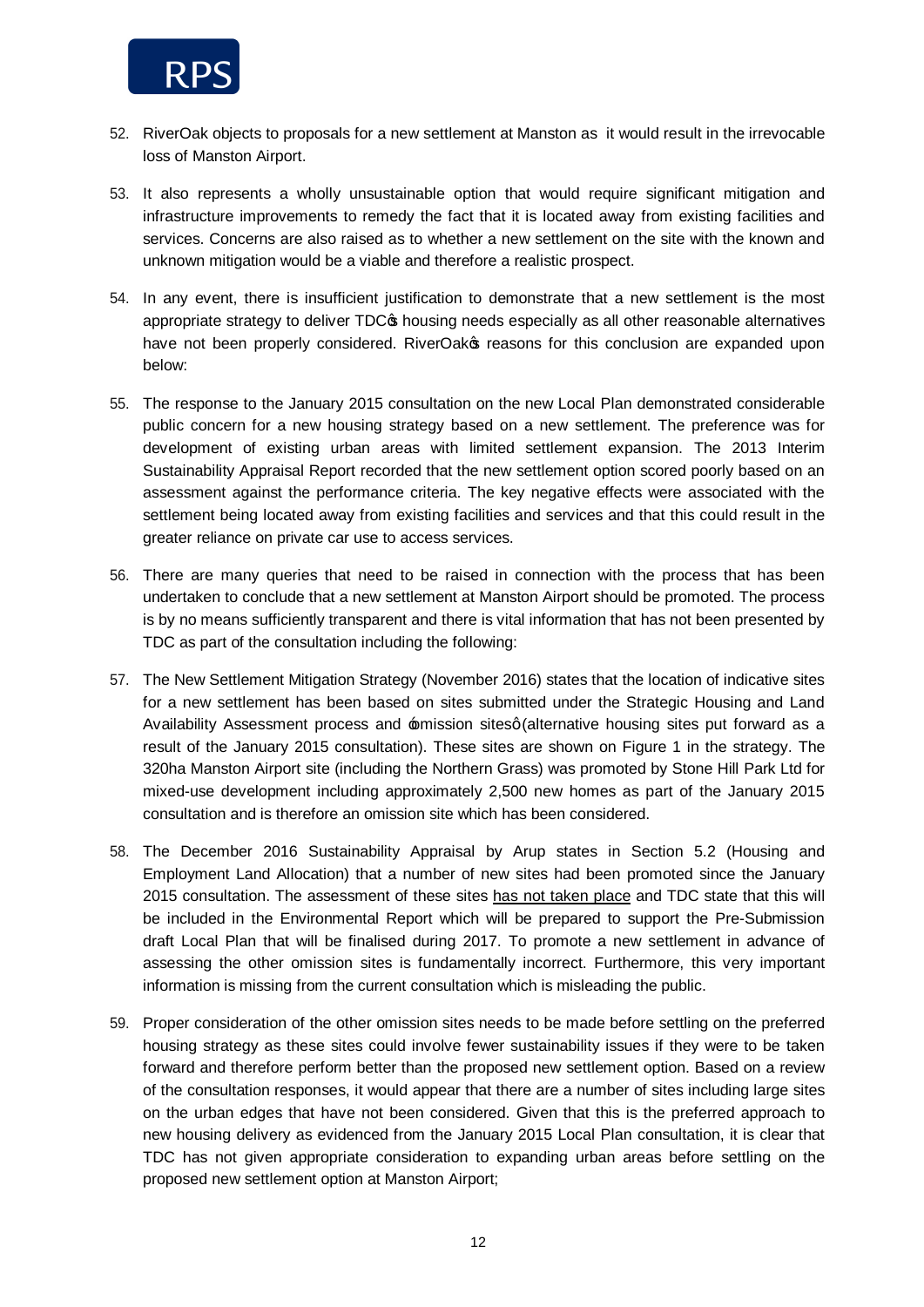

- 60. The New Settlement Mitigation Strategy (November 2016) further states that the mitigation that could benefit a new settlement option has been identified from a literature review. The Strategy accepts that once a masterplan is devised for a new settlement, and more detail is known about the new settlement, more detailed specific measures can be included to mitigate and enhance any sustainability issues. The fact that there is a live planning application with TDC for the type of development envisaged by Revised Policy SP05 (application reference OL/TH/16/0550 by Stone Hill Park – the freehold owners of Manston Airport) means that TDC is much more informed than it otherwise would have been about the Manston Airport site option in terms of the likely environmental effects and the mitigation that will be required in the event that the settlement goes ahead. Significant objections have been received in connection with that application including from statutory consultees and significant matters remain unresolved. This questions the actual ability to deliver a new settlement on the site unless there is considerable mitigation which may render the scheme unviable. New settlements by their very nature require large infrastructure investment and there are long lead-in times associated with their delivery which questions the ability of this option to be realised during the plan period;
- 61. Land comprising the Northern Grass at Manston Airport (Site NS4 in the New Settlement Mitigation Strategy, November 2016) is measured as being a Greenfield site in Table 3 of the Strategy which is an assessment of the new settlement options against the sustainability appraisal objectives. This is incorrect as it is land within the airport boundary which is already allocated in the adopted Local Plan and protected for employment use and is a brownfield site; and
- 62. The sites considered for the new settlement options are not comparable. Site NS5 (Manston Airport) is the only brownfield site and is significantly larger than the other sites considered. Consequently, it would only ever score best on many of the sustainability appraisal options. The process that has been followed which has resulted in the preference for a new settlement option is too simplistic and the other indicative new settlement options not on land at Manston Airport (based on sites submitted under the SHLAA process and omission sites – see Figure 1 in the Thanet District Council New Settlement Mitigation Study Summary Report, November 2016) were never large enough in their own right to accommodate the volume of housing needed. Consequently, land at the airport simply because of its large size and the fact that it is brownfield land whereas all the other options are on Greenfield land, clearly meant that this option scored more highly in terms of meeting the Sustainability Appraisal objectives. It does not appear that TDC considered an option which allowed for the provision of new housing collectively across a number of the sites considered for the new settlement option. This is an omission.
- 63. Furthermore, and no explanation is provided as to why, given the identified local demand for additional housing and the reported difficulties in finding suitable new housing sites, it is surprising that TDC has not expressed any interest in promoting a new settlement at Manston Airport as part of the Government garden villages programme (villages of between 1,500 and 10,000 homes). Whilst the need for the additional 2,753 dwellings was not known until after GL Hearn prepared an Updated Assessment of Objectively Assessed Housing Need in January 2017 (which was after the Governmento deadline for expressions of interest on 31 July 2016), the Government has confirmed that it may run a further call for expressions of interest in 2017 for other places with proposals for new garden villages. RiverOak is not aware that TDC have expressed any interest in benefitting from this Government initiative despite a new settlement at Manston Airport being able to fulfil all the eligibility criteria to be considered for Government support (proposals must be for a new settlement of 1,500 . 10,000 homes; it must be a new discrete settlement, and not an extension of an existing town or village; and it must be led by local authorities to support wider housing and growth ambitions).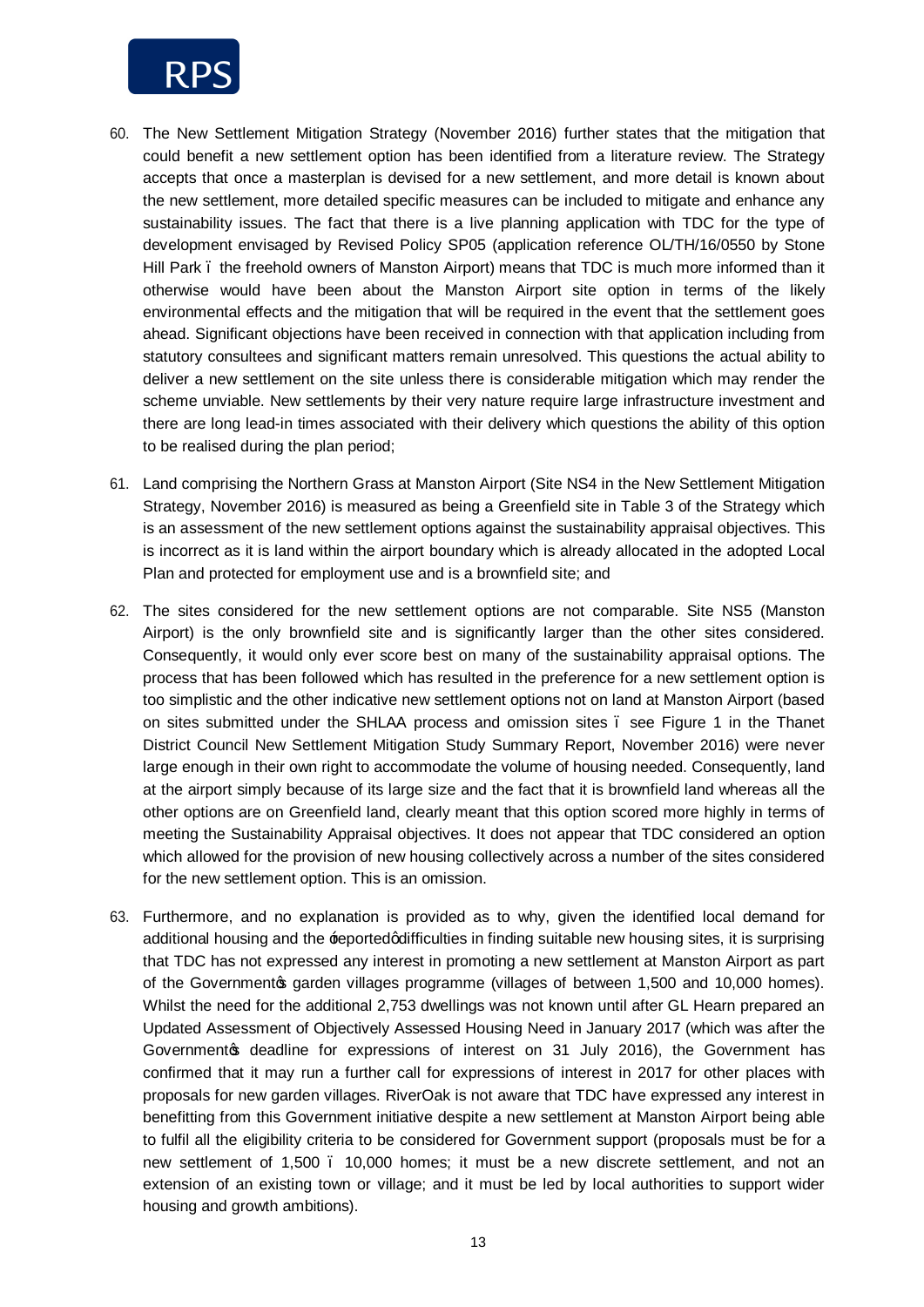

64. The Government are especially encouraging expressions of interest which make effective use of previously developed land (brownfield land). If TDC were genuinely supportive of a new settlement at Manston Airport, then surely they would have applied to benefit from this initiative which is designed perfectly for the Council to needs. However, it has not and this raises suspicions as to TDC $$$  genuine intentions for the Manston Airport site.

*Is a mixed-use settlement on Manston Airport even deliverable and sustainable?*

- 65. Developing a new settlement at Manston Airport with at least 2,500 dwellings will result in a settlement that is half the size of Birchington or similar in size to Cliffsend and Pegwell combined or Newington – in an area which is located quite a distance away from existing facilities and services thereby resulting in a greater reliance on private car use to access services unless significant mitigation is put in place to improve sustainability issues.
- 66. As stated above, concerns are raised about whether the proposed new settlement at Manston as proposed in Policy SP05 is actually deliverable. Creating a new settlement at Manston Airport would require such a scale of obligations and policy burdens that its ability to be developed viably is threatened. The associated costs of the requirements likely to be applied to development, including affordable housing, standards, infrastructure contributions or other requirements, plus the normal cost of development and mitigation, is unlikely to provide competitive returns to the landowner in order for the development to be deliverable – certainly within the plan period up to 2031. This is demonstrated by what is already known about the mixed-use development that is the subject of the live planning application OL/TH/16/0550 by Stone Hill Park (the owners of the airport) where reduced amounts of affordable housing are being sought on viability grounds and considerable objections have been raised, including from statutory consultees including the MOD, about the site os ability to deliver a large-scale, mixed-use development. A Viability Appraisal has been promised as part of that submission but has yet to be provided by the Applicants. Until the findings of that Appraisal are understood and tested, there are concerns that a new settlement development at Manston would not be viable and therefore deliverable. This puts into jeopardy Thanet a ability to meet its housing needs up to 2031.
- 67. Providing infrastructure upfront in a coordinated way is often critical to the successful delivery of development and creating great places. There is no certainty that this can be achieved at Manston if a new settlement is progressed especially as there is little evidence of discussions with infrastructure providers.

## Revised Policy SP39 and Map 15 (Thanet Parkway Station)

- 68. RiverOak is generally supportive of the proposals for a new Thanet Parkway Station including in its revised location at Cliffsend.
- 69. A new station could serve airport visitors with sustainable transport links in the future if the airport reopens. Potential air passengers living along the rail corridor in Kent and connecting areas would be provided with a fast and reliable public transport means of travelling to and from the airport. From the Local Plan consultation document, it is unclear if the development of a station building has been considered. A station building may provide possible future benefits for interchanging passengers between transport modes. If the current option is progressed, future provision should be made to allow for the development of a station building and indeed the expansion of the station itself if operational demand requires it.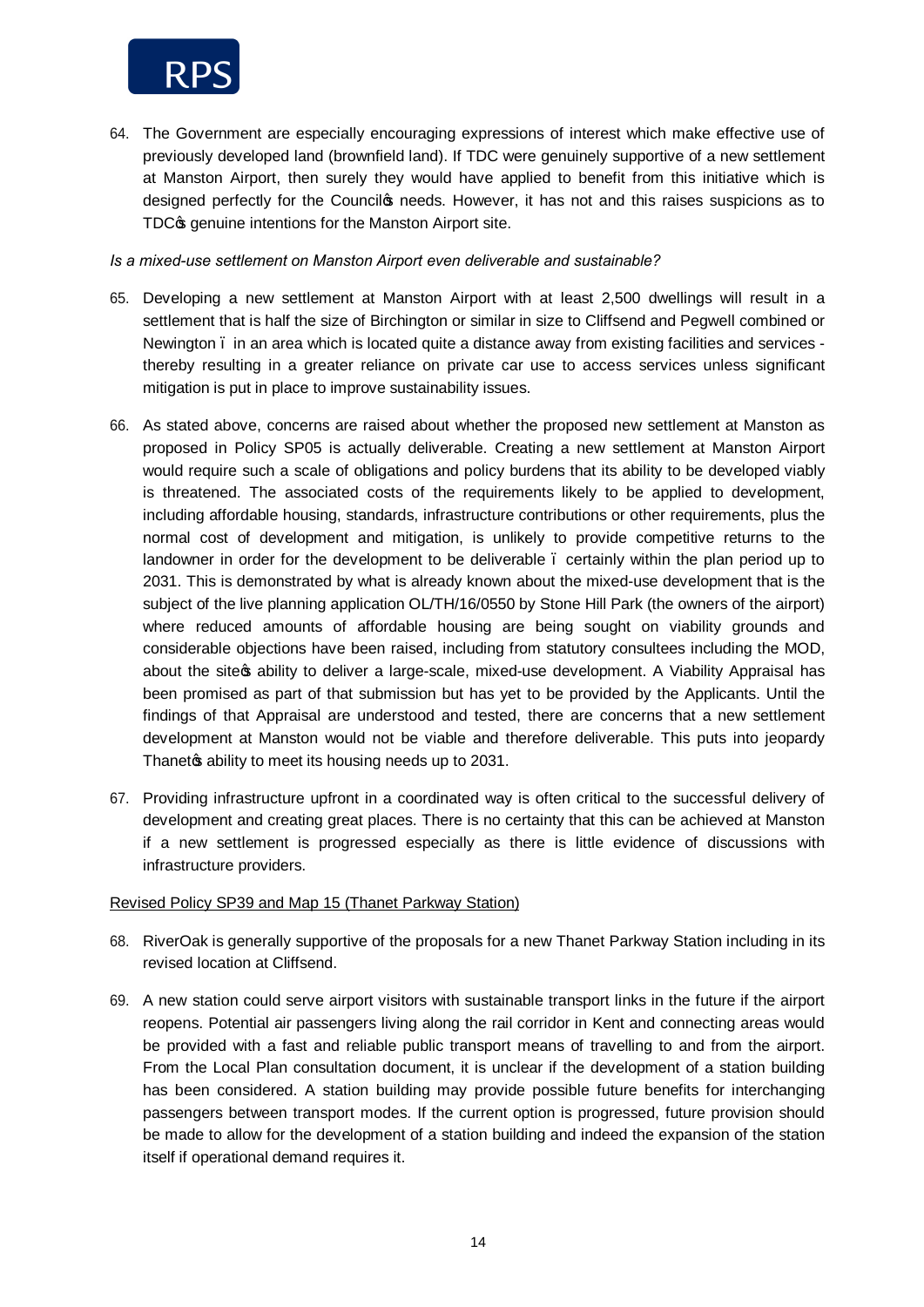

- 70. There may also be opportunities to investigate a more sustainable distribution network using rail in connection with the predominant cargo operations at the airport.
- 71. The timing for the station opening is complementary to RiverOakop programme for the proposed reopening of Manston Airport.

### *Section 8 – New Strategic Routes Policy*

72. Land is safeguarded for key road schemes and junction improvements to support implementation of the Thanet Transport Strategy. The B2050 Manston Road and B2190 Spitfire Way by the airport are proposed for widening and junction improvements are proposed at Manston Road/Spitfire Way and at Manston Road/Manston Court Road. A new road is also proposed from Columbus Way (Manston Business Park) to Manston Road, Birchington. These proposals are supported by RiverOak as they would benefit any proposals to reopen the airport. RiverOak wish to continue discussions with KCC and TDC about these proposals in the context of their DCO application.

#### *Section 9 – New Implementation Policy (Council's draft Infrastructure Delivery Plan)*

- 73. RiverOak are supportive of the new policy requirement for all new development to fully meet its infrastructure requirements.
- 74. Specifically in terms of the draft Infrastructure Delivery Plan (November 2016), the following points are raised:
	- · appreciate that it is a first working draft and that it will continue to be updated and amended as it develops;
	- · the details of the viability testing by Peter Brett Associates should be made available for comment. This relates to the infrastructure provision that is required to serve the development set out in the draft Local Plan;
	- · reduced or no CIL on larger sites is not supported. Large or Strategic Sites whilst playing an important role in the delivery of key infrastructure for the area also place significant strains on existing infrastructure and should be subject to CIL;
	- · Manston Airport is an infrastructure asset for local, regional and national purposes and represents a major opportunity in terms of achieving employment and economic growth. Retaining it as an employment site is important to realising these strategic objectives; and
	- the development identified in the draft Local Plan requires the provision of new utilities infrastructure (water, gas, electricity and digital infrastructure). how is this going to be addressed especially as the development of utilities is not identified as a priority for development funding or funding from other sources. Does this mean that sites will actually be deliverable?

### **Other**

*Concern about the process that has taken place to agree the Proposed Revisions for public consultation*

75. Notwithstanding the concerns that RiverOak have about how the Avia Report was prepared and the conclusions that it reaches, there are further concerns about the process that has been followed in the run-up to the Local Plan consultation.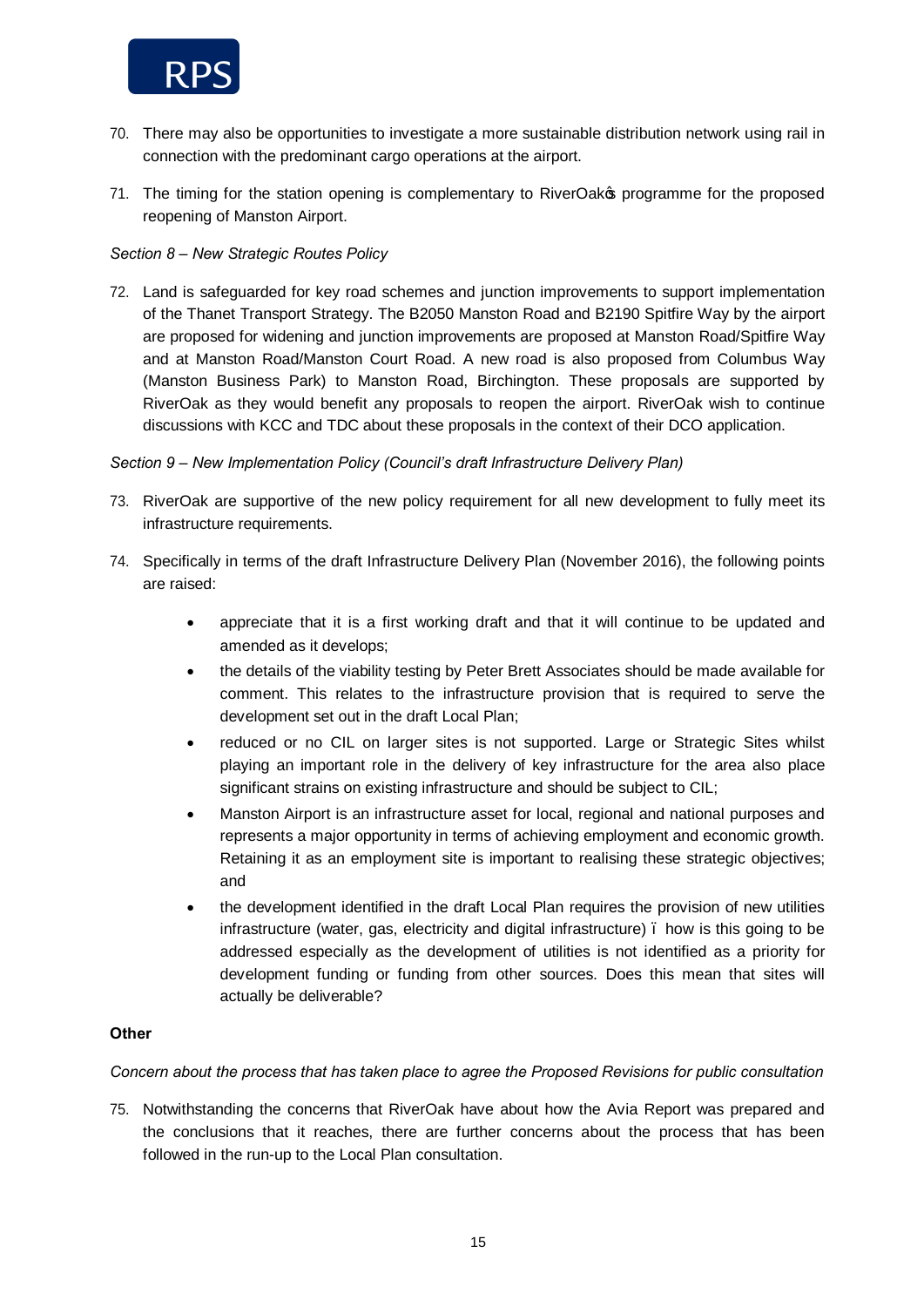

- 76. Despite the majority of Members voting in favour of recommending to the Cabinet that the proposed changes are put out to public consultation, the minutes from the 21 November 2016 Overview and Scrutiny Panel meeting clearly demonstrates that Members expressed concerns about:
	- · the time they were given to study reports and that they requested more time for consideration;
	- · the proposed loss of Manston Airport for non-aviation related uses;
	- the lack of consideration of alternative uses for the airport site other than housing development; and
	- · whether TDC was going to re-look at rejected housing sites before finalising their housing strategy to deal with the additional homes needed.
- 77. Some of the recommendations made by the 21 November 2016 Overview and Scrutiny Panel in relation to Revised Policy SP05 (Former Manston Airport Site) have not been reflected in the wording for that policy or elsewhere in the Proposed Revisions document (January 2017) which is currently being consulted upon. This is misleading to the public. The omitted revisions include the following:
	- · that there should be an explicit explanation stating that evidence produced during the coming phases of consultation can still be considered between now and the Examination in Public; and
	- · that further reviews will be conducted in relation to the rejected housing sites list to find extra space for housing development in order to minimise the use of greenfield sites. TDC state that this will be done prior to submission of the draft Plan to the Inspectorate for Examination.
- 78. Adequate time needs to be allowed between now and the submission of the draft Plan to the Inspectorate for a proper review of any new relevant evidence including information that has been promised to the public by TDC, and the public need to be given an opportunity to provide their comments. In particular, TDC must provide (in good time) the outcome of their further review of the rejected housing sites and a full assessment of the new housing sites that have been promoted (this has been promised as part of an Environmental Report which TDC will prepare to support the pre-submission draft Local Plan – see Section 5.2 of the Arup Sustainability Appraisal of the revised Preferred Options to the Thanet local Plan, December 2016).

*There is significant local objection to proposals that do not safeguard Manston Airport for aviation uses*

- 79. This is evidenced by the responses received to the January 2015 public consultation on the Preferred Options for the draft Local Plan and the significant objection to the Stone Hill Park planning application proposals. The proposed revisions, in promoting Manston for a new settlement, do not adequately respond to the significant local objections.
- 80. Paragraph 52 of the NPPF currently acknowledges that the supply of new homes can sometimes be best achieved through planning for large-scale development, such as new settlements or extensions to existing villages and towns. Furthermore it recognises that local planning authorities should consider, with the support of their communities, where such opportunities provide the best way of achieving sustainable development. Given the results of RiverOako non-statutory consultation and the objections to the Stone Hill Park application, it is very evident that there is no